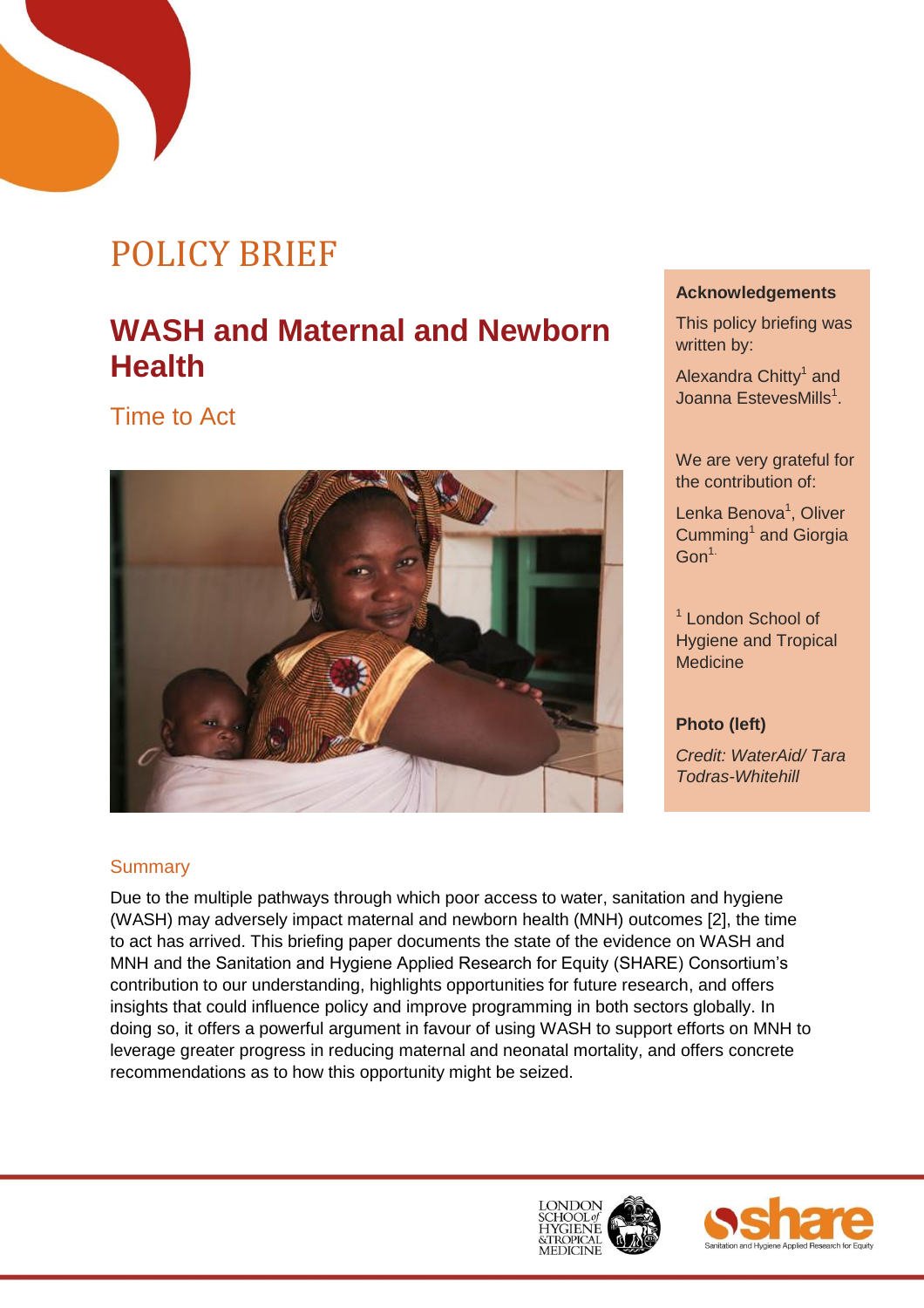#### Definitions:

Global definitions of maternal mortality are varied and complex.

The World Health Organization (WHO) defines **maternal death** as *"the death of a woman while pregnant or within 42 days of termination of pregnancy, irrespective of the duration and site of the pregnancy, from any cause related to or aggravated by the pregnancy or its management but not from accidental or incidental causes"*. The WHO also refers to **pregnancy-related death** which is *"the death of a woman while pregnant or within 42 days of termination of pregnancy, irrespective of the cause of death"* [\[1\]](#page-8-9).

Further definitions can be found in Benova et al. 2014 [2].

#### Background: the WASH and MNH Nexus

The *"deep dark and continuous stream of mortality"* described by William Farr in 1876 when discussing maternal mortality (MM) in England [\[3\]](#page-8-1) remains a reality in much of the world today. Childbirth presents as much a risk of death as a moment of life for many women and the infants they bear. The negative consequences of childbirth can go beyond the burden of mortality and morbidity experienced by the mother and newborn, affecting also the health of infants, children and other members of the family [\[4\]](#page-8-2).

Progress towards attaining Millennium Development Goal (MDG) 5 – reducing MM by three quarters between 1990 and 2015 – has been slow and geographically and socioeconomically uneven [\[5\]](#page-8-3). With 289,000 maternal deaths still occurring every year across the globe [\[6\]](#page-8-4), it is clear that traditional maternal health interventions alone have not been sufficient to adequately address this issue.

There is a strong correlation between MM and WASH [\[2\]](#page-8-0). Furthermore, the causal link between hand-hygiene at childbirth and MNH is well established historically [\[7-9\]](#page-8-5). However, existing MNH approaches pay insufficient attention to the contribution of WASH on MNH outcomes.

SHARE has funded and supported a number of studies over the last five years that have helped bolster the evidence base on this critical issue: a systematic mapping and evaluation of the direct and indirect pathways between WASH and MNH [\[10\]](#page-8-6), a systematic review into the impact of WASH on MM [\[2\]](#page-8-0), a series of secondary data studies, and in-depth assessments of WASH coverage and status in health care facilities in a number of countries. SHARE has also been involved in a call to action [\[5\]](#page-8-3) published in PLOS Medicine authored by both academics and representatives from leading international agencies, arguing that leveraging WASH to support efforts on MNH is a significant missed opportunity, and offering recommendations on how this opportunity might now be seized.

#### The Evidence Base

#### **What we know**

The importance of WASH to health is well documented [\[11-14\]](#page-8-7), and the link between the handwashing of birth attendants and infection at childbirth has been established since as early as 1795, thanks to the work of Gordon, Holmes and Semmelweis [\[7,](#page-8-5) [9\]](#page-8-8). In addition,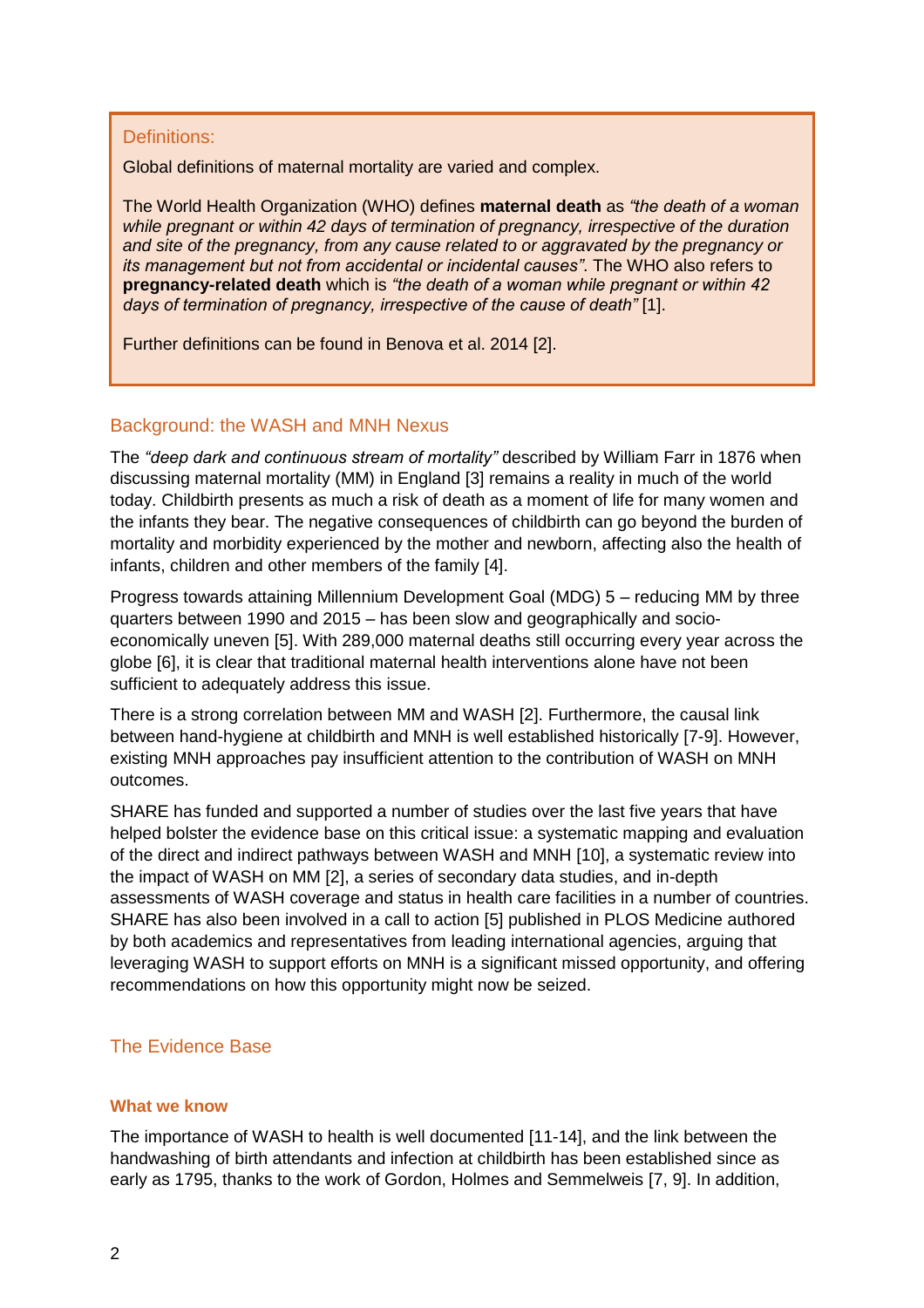while we know less about the impact of water and sanitation on MM, numerous direct and indirect mechanisms through which poor sanitation and water may lead to the ill health of women have been documented:

**Poor sanitation** can result in hookworm [\[15\]](#page-8-10) and Ascaris Lumbricoides [\[16\]](#page-8-11), both of which cause anaemia and increase the risk of maternal death. It can also lead to Listeria, for which the infection rate is more than 17 times higher in pregnant women [\[17\]](#page-8-12) and is associated with spontaneous abortion and pre-term birth [\[18,](#page-8-13) [19\]](#page-8-14). Schistosomiasis, another risk posed by poor sanitation (amongst other things), is associated with ectopic pregnancy, anaemia and undernutrition [\[20-22\]](#page-8-15), all of which place pregnant women at greater risk of poor maternal health outcomes. Furthermore, there is evidence to suggest that repeated early childhood infections of this sort or of diarrhoeal diseases can cause stunting [\[23,](#page-8-16) [24\]](#page-8-17), which for women can lead to an increased risk of obstructed labour and MM in later life [\[25-28\]](#page-9-0). Indirect effects of poor sanitation on maternal health include the increased risk of pre-eclampsia and anaemia caused by urinary tract infections arising from harmful coping mechanisms such as delayed relief or reduced water or food intake associated with lack of safe access to facilities [\[29-33\]](#page-9-1).

**Unsafe water management** can increase the risk of contamination via faecal-oral routes and can encourage mosquitoes carrying malaria and dengue – diseases posing high risks to pregnant women [\[18,](#page-8-13) [34\]](#page-9-2) – to breed. **Water collection**, an activity that often falls to women, can cause spinal injuries, hernias, genital prolapse, and an increased risk of spontaneous abortion [\[35,](#page-9-3) [36\]](#page-9-4). It can also present substantial caloric expenditure and thus hinder weight gain. Distant water sources, which have been shown to reduce water consumption per person [\[37\]](#page-9-5), can impact on personal hygiene, which can increase risk of urinary and reproductive tract infections associated with pre-eclampsia and anaemia [\[32,](#page-9-6) [33\]](#page-9-7) and risk of infection during delivery and post-partum. **Drinking unsafe water** can also pose maternal health risks. Arsenic or fluoride contamination of groundwater has been linked to higher rates of spontaneous abortion and stillbirth [\[38,](#page-9-8) [39\]](#page-9-9), metals have been shown to have similar adverse health outcomes for pregnant women [\[40,](#page-9-10) [41\]](#page-9-11), and saline intrusion has been linked to higher rates of hypertension during pregnancy during the dry season in the coastal areas of Bangladesh [\[42\]](#page-9-12).

Another potential mechanism is through the deterrent effect that a perceived lack of WASH services in health facilities may have on the health-seeking behaviour of pregnant women, which could result in adverse effects on their, and their babies', health outcomes [\[5\]](#page-8-3).

#### **The Evidence Gap**

At the inception of SHARE in 2010, while the plausibility of the impact of water and sanitation on MM could be inferred from the direct and indirect impacts of WASH on MNH documented above, these multiple, complex and often overlapping pathways lacked methodical mapping and appraisal. Furthermore, much of the evidence about these pathways was weak, based on observational studies and anecdotal evidence.

#### **SHARE's Contribution**

Since 2010, SHARE has funded five studies on the relationship between WASH and MNH, which have helped advance our understanding of this area.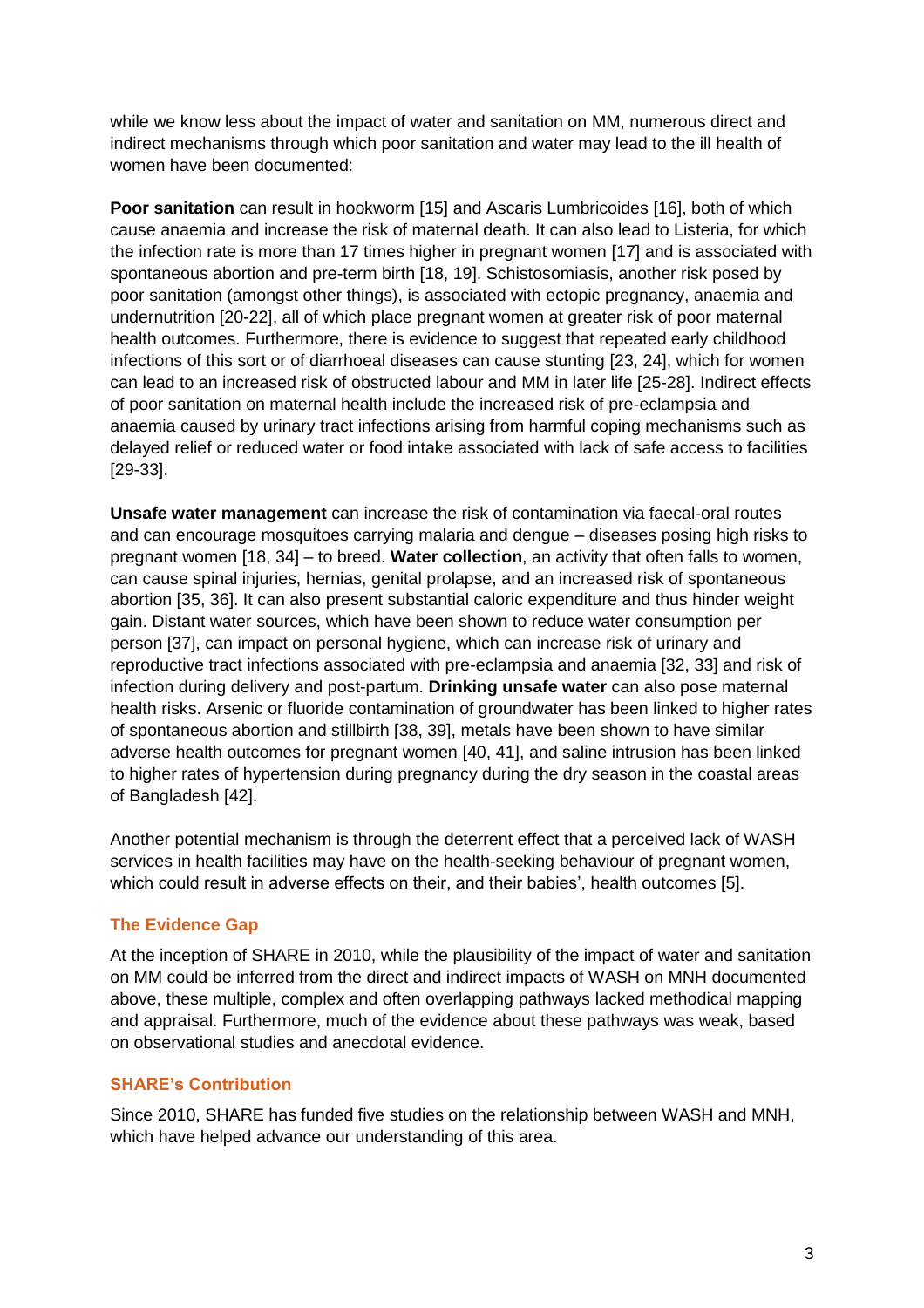#### **1. An exploration of the links between WASH and MNH**

A conceptual framework [\[10\]](#page-8-6) used three lenses to produce the first methodical documentation of the risk factors identified above (*'What we know'* section). The first was the Bradley classification, which identified four main pathways of water-related disease transmission [\[43\]](#page-9-13). A gender lens and a life-course lens were also used. Through the first systematic evaluation of its kind, this framework showed that WASH affects the risk of adverse MNH outcomes. The framework identified 77 potential chemical, biological and behavioural mechanisms linking WASH to MNH, and showed that these exposures are multiple and overlapping and may be distant (in time) from the immediate health outcome. Figure 1 summarises this exercise. This work was carried out by the London School of

| 1. In the water<br>Ingestion, inhalation or contact<br>with 'contaminated' water     |                                                                |                                                                                          |                                                                    |                                                                                                                                  |                                                                                                                                           | 2. Behaviours related to hygiene<br>Availability/location of water and sanitation, logistics of<br>handling them or stigma of biological processes                                |                                                                                                                                                   |                                                                                                                                            |                                                                                            |                                                                                                              |                                                                                                                                                                               |                                                                                    |
|--------------------------------------------------------------------------------------|----------------------------------------------------------------|------------------------------------------------------------------------------------------|--------------------------------------------------------------------|----------------------------------------------------------------------------------------------------------------------------------|-------------------------------------------------------------------------------------------------------------------------------------------|-----------------------------------------------------------------------------------------------------------------------------------------------------------------------------------|---------------------------------------------------------------------------------------------------------------------------------------------------|--------------------------------------------------------------------------------------------------------------------------------------------|--------------------------------------------------------------------------------------------|--------------------------------------------------------------------------------------------------------------|-------------------------------------------------------------------------------------------------------------------------------------------------------------------------------|------------------------------------------------------------------------------------|
| A. Water-borne inorganic<br>chemical compounds ingested<br>or in contact with skin   |                                                                |                                                                                          | <b>B. Water-</b><br>system<br>related<br><b>Infections</b>         | C. Water -<br>based<br><b>Infections</b>                                                                                         | D. Water-<br>bome<br><b>infections</b>                                                                                                    | E. Water-washed<br><b>Insufficient water for</b><br>personal/domestic/<br>institutional hygiene;<br>Poor hygiene and<br>faeces disposal                                           |                                                                                                                                                   | F. Water-<br>related<br>insect<br>vector<br><b>-borne</b><br><b>Infections</b>                                                             | <b>G. Distant</b><br>water<br><b>SOUICESOF</b><br>lack of<br>water<br>when<br>needed       | <b>H. Water/</b><br>sanitation<br>in risky<br>$\alpha$<br><b>isolated</b><br><b>locations</b>                | I. Perception of water<br>and sanitation<br>availability; stigma or<br>fear around use of<br>sanitation facilities                                                            |                                                                                    |
| <b>Natural</b><br>contamin<br>ants<br>example<br>arsenic.<br>salt<br><b>fluoride</b> | Industrial<br>contamin<br>ants<br>example<br>lead.<br>nitrates | Delb-<br>erate<br>additive<br>example<br>fluorine.<br>chlorine<br>or its by-<br>products | Via<br>aerosols<br>from<br>poorty<br>managed<br>cooling<br>systems | Via<br>aguatic<br>vector<br>example<br>fish and<br>tape-<br>worm.<br>shellfish<br>and flukes.<br>snails and<br>schisto-<br>somes | Via<br>bacterial<br>parasitic.<br>and viral<br>oral-<br><b>faecal</b><br>infections<br>example<br>cholera.<br>listeria.<br>hepatitis<br>Е | Via<br>enteric<br><b>Infections</b><br>for example<br>diamoea<br>and gastro<br>enteritis.<br>spread by<br>fingers.<br>food.<br>fornites<br>field<br>crops.<br>fluids, or<br>files | Other<br><b>Infections</b><br>(eye, ear,<br>skin, lice-<br>borne.<br>respira-<br>tory)<br>example<br>trachoma<br>scables<br><b>lassa</b><br>fever | Via<br><b>Insects</b><br>near<br>water<br>example<br>black flies<br>and<br>onchocer<br>chiasis.<br>tsetse<br>flies and<br>trypanos<br>omes | Physical<br>burden of<br>carrying<br>water,<br>time and<br>financial<br>costs.<br>drudgery | <b>Pests</b><br>(Insect and<br>snake<br>bites)<br>and<br>perverts<br><i>(harass</i><br>ment and<br>violence) | Real/per-<br>ceived<br>risk,<br>stigma.<br>damage<br>to self-<br>esteem.<br>or disgust<br>surround<br>ina.<br>defeca-<br>tion.<br>urination<br>$\alpha$<br>menstrus<br>$-600$ | <b>Real or</b><br>perceived<br>avail-<br>ability of<br>water or<br>sani-<br>tation |
| Arsenic-<br>osis                                                                     | <b>Blue baby</b>                                               | Spont-<br>aneous<br>abortion                                                             | Legion-<br>ellosis                                                 | Schisto-<br>somiasis                                                                                                             | <b>Hepatitis</b><br>E                                                                                                                     | Hook-<br>worm                                                                                                                                                                     | Influenza                                                                                                                                         | Malaria                                                                                                                                    | Uterine<br>prolapse                                                                        | Rape                                                                                                         | Mental<br>distress                                                                                                                                                            | Lack of<br>use of<br>health<br>services                                            |

Hygiene and Tropical Medicine (LSHTM).

#### **Figure 1: Dimensions, components and examples of health effects in conceptual framework linking WASH with maternal and reproductive health.**

*Source: Campbell et al., 2015 [\[10\]](#page-8-6).*

#### **2. A systematic review and meta-analysis exploring the association between WASH and MM**

A systematic review [\[2\]](#page-8-0) carried out by LSHTM focused on one of the mechanisms identified in the conceptual framework – the impact of WASH on MM. This review showed evidence of the association between poor sanitation and increased MM and between poor water and increased MM. In particular, four of five ecological studies that considered sanitation found that poor sanitation was associated with higher MM. Furthermore, metaanalysis of adjusted estimates in individual level studies indicated that women in households with poor sanitation were three times more likely to die from maternal causes than those with adequate sanitation access. In addition, four of six ecological studies assessing water environment found that poor water environment was associated with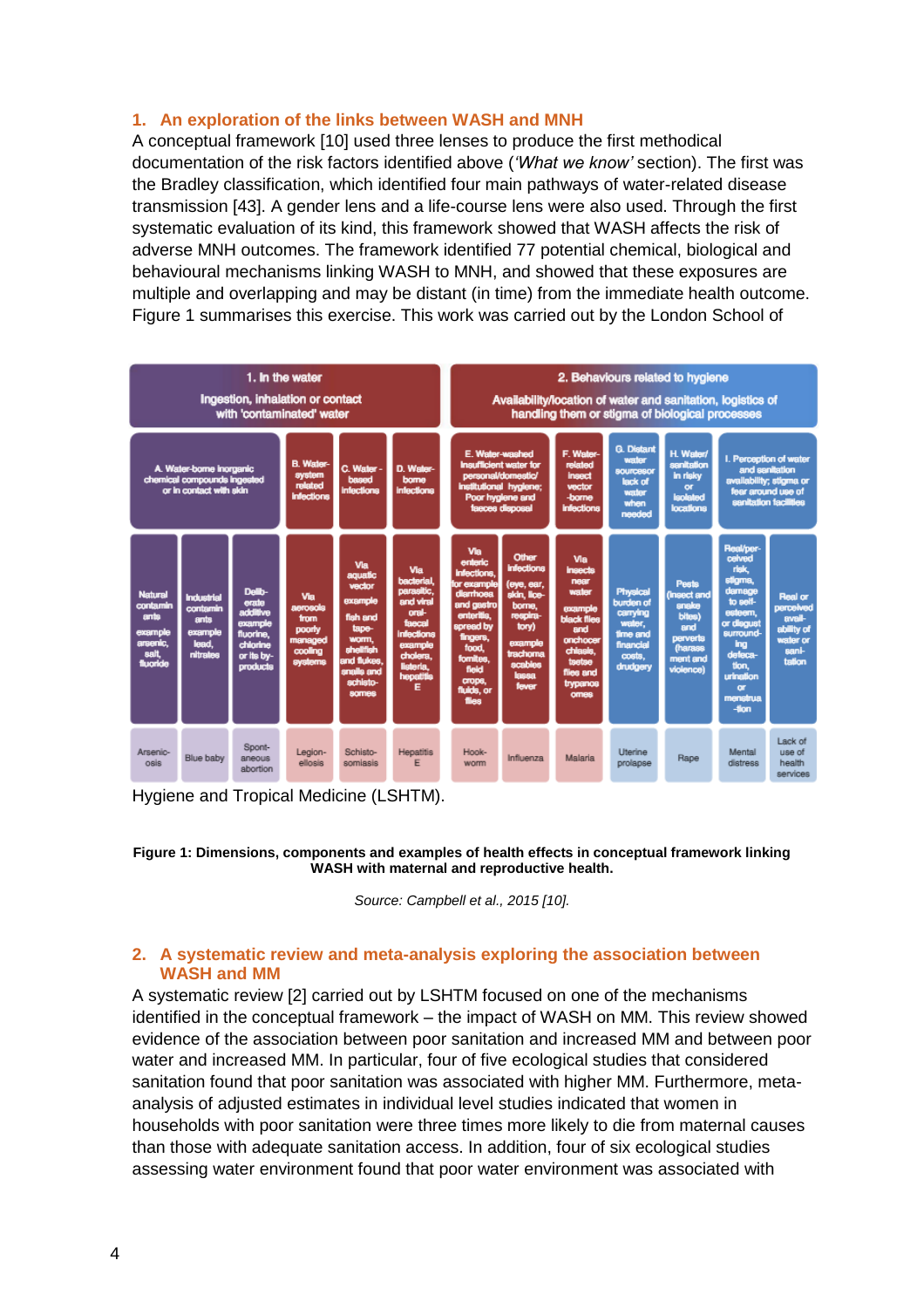higher MM. The only individual-level study looking at the adjusted effect of water showed a significant association between poor water access and increased MM.

Follow-on research by the team drew on existing data to further investigate this link between poor WASH and MM in Afghanistan [\[44\]](#page-9-14), Pakistan (unpublished at the time of writing) and Bangladesh (unpublished at the time of writing). The study in Afghanistan found that women in households with unimproved water access had 1.91 higher odds of pregnancy-related mortality compared to women in households with improved water access, and found a non-statistically significant association between unimproved toilet facilities and pregnancy-related mortality. This work was carried out by LSHTM.

#### **3. An assessment of the water and sanitation environments of birth settings**

With the multiple plausible pathways of association between WASH and MNH mapped and evidence of the substantial magnitude of association between WASH and MM established, existing data sources were used to assess WASH coverage in home and facility birth settings in one case study country. The Tanzania 2010 Demographic Health Survey and the 2006 Service Provision Assessment were used in an assessment of the WASH environment surrounding births that concluded that less than one-third of all births in Tanzania took place in a water and sanitation-safe environment [\[45\]](#page-9-15). This work was carried out by LSHTM.

#### **4. Needs assessments of infection prevention control and WASH in maternity units in Zanzibar and India**

SHARE co-funded, with the Water Supply & Sanitation Collaborative Council, operational research exploring WASH conditions in healthcare facilities in Gujarat, India, that was able to provide greater depth on coverage, status and use than existing data sources. The "WASH & CLEAN study" developed a suite of tools to perform a 'situation analysis' of the state of maternity unit WASH and infection prevention and control (IPC) [\[46\]](#page-9-16). Following this, an operational study in Zanzibar adapted these tools to perform an in-depth needs assessment exploring WASH and IPC conditions in maternity units [\[47\]](#page-9-17). Both studies found WASH conditions to be sub-optimal. In Zanzibar, poor functioning of water systems emerged as an issue in almost half the facilities surveyed, while one third of facilities reported no functional hand-washing stations in their maternity areas. Furthermore, delivery beds were found to be contaminated with multiple organisms, and overcrowding was reported to be an issue, with 62% of facilities reporting women having to share a maternity bed at least once a day. This work was carried out collaboratively by several academic institutions and international organisations. Among these are the Indian Institute of Public Health, Gandhinagar, the University of Aberdeen, Zanzibar Ministry of Health, the Soapbox Collaborative, the Pemba Public Health Laboratory and WaterAid. To provide a cross-cultural comparison and through leveraged funding from the Soapbox Collaborative, the study extended to Bangladesh.

#### **5. An assessment of the association between poor sanitation and adverse pregnancy outcomes (APOs)**

In 2013 SHARE funded a population-based cohort study in Odisha, India, to assess the effect of poor sanitation during pregnancy on adverse pregnancy outcomes (APO). The findings, published in June 2015 in the journal PLOS Medicine [\[48\]](#page-9-18), were that poor sanitation in general, and open defecation in particular, were strongly associated with APO after adjusting for a broad range of biological and socio-economic factors. This is the first rigorous epidemiological study to demonstrate this relationship and the results have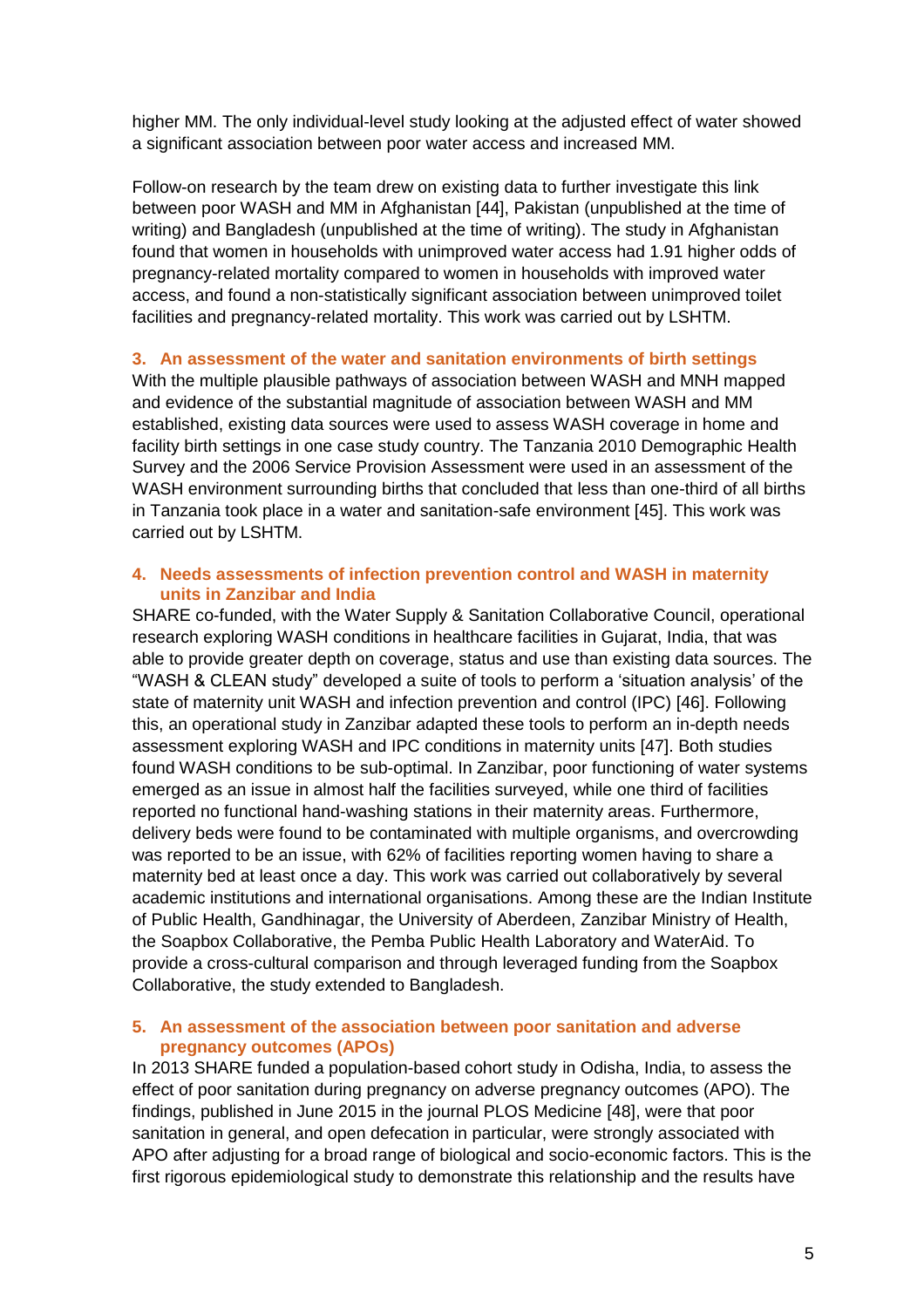potentially important implications for MNH policy in high burden settings. The work was led by the Asian Institute of Public Health in collaboration with the University of Iowa, LSHTM, Emory University and the University of Nebraska Medical Center.

In summary, this collection of papers provides important new evidence for how poor WASH acts as a determinant of MNH and the scale of this problem. The conceptual framework elaborates the multiple and complex ways in which poor WASH can increase the risk of MNH problems. Although the systematic review found no experimental studies, the observational studies identified show a strong association between water and sanitation and MM after adjusting for confounding. Using nationally representative household and health facility data, the Tanzania case study shows how few women give birth in settings with improved water and sanitation. The health facilities studies in India, Bangladesh, and Tanzania describe in detail the WASH conditions faced by women who deliver in health facilities in high burden settings. Finally, the cohort study on WASH and APO in India provides the first rigorous evidence that poor sanitation during pregnancy is associated with an increased risk of preterm birth, low birthweight, spontaneous abortion and still birth.

#### What We Still Do Not Know

SHARE-funded work has added to the evidence-base on the impacts of WASH on MNH outcomes, strengthening the case for integrating WASH considerations into new and existing efforts to improve MNH. This in turn has helped strengthen global calls for further collaboration between WASH and maternal health [\[5\]](#page-8-3), and has inspired further research. SHARE's research has also fed into a WHO-led effort to develop a global strategy on and action plan for WASH in health care facilities $^{\rm 1}.$ 

Nevertheless, while there is sufficient evidence that WASH may improve MNH outcomes to justify greater cross-sectoral commitment to addressing the WASH-MNH nexus, there is still a great deal we do not know. Answering the following questions would further strengthen the case for increased investment, ensure that these investments are appropriately targeted, and ensure better tailoring/designing of interventions.

- Additional systematic reviews are required to explore key potential risk mechanisms linking WASH to maternal and newborn outcomes identified in the conceptual framework [\[10\]](#page-8-6).
- Further evidence on these direct and indirect mechanisms is needed. For example, to what extent are maternal deaths caused by other poor WASH-related infections, such as influenza and malaria, contracted by pregnant women during pregnancy and puerperium? What effect does drinking chemically contaminated water before and during pregnancy have on maternal health outcomes? These and many more research questions are captured in the systematic review [\[2\]](#page-8-0).
- How does access to WASH at different points in a woman's life course affect these pathway(s) to MM [\[2\]](#page-8-0)? Does it vary across different contexts?

 <sup>1</sup> The call to action paper [5] was referenced in WHO and UNICEF's *'Water, Sanitation and Hygiene in Health Care Facilities'* report [49]. The India WASH & CLEAN work [46] was presented at a WHO-led workshop in March 2015 where the report was officially launched.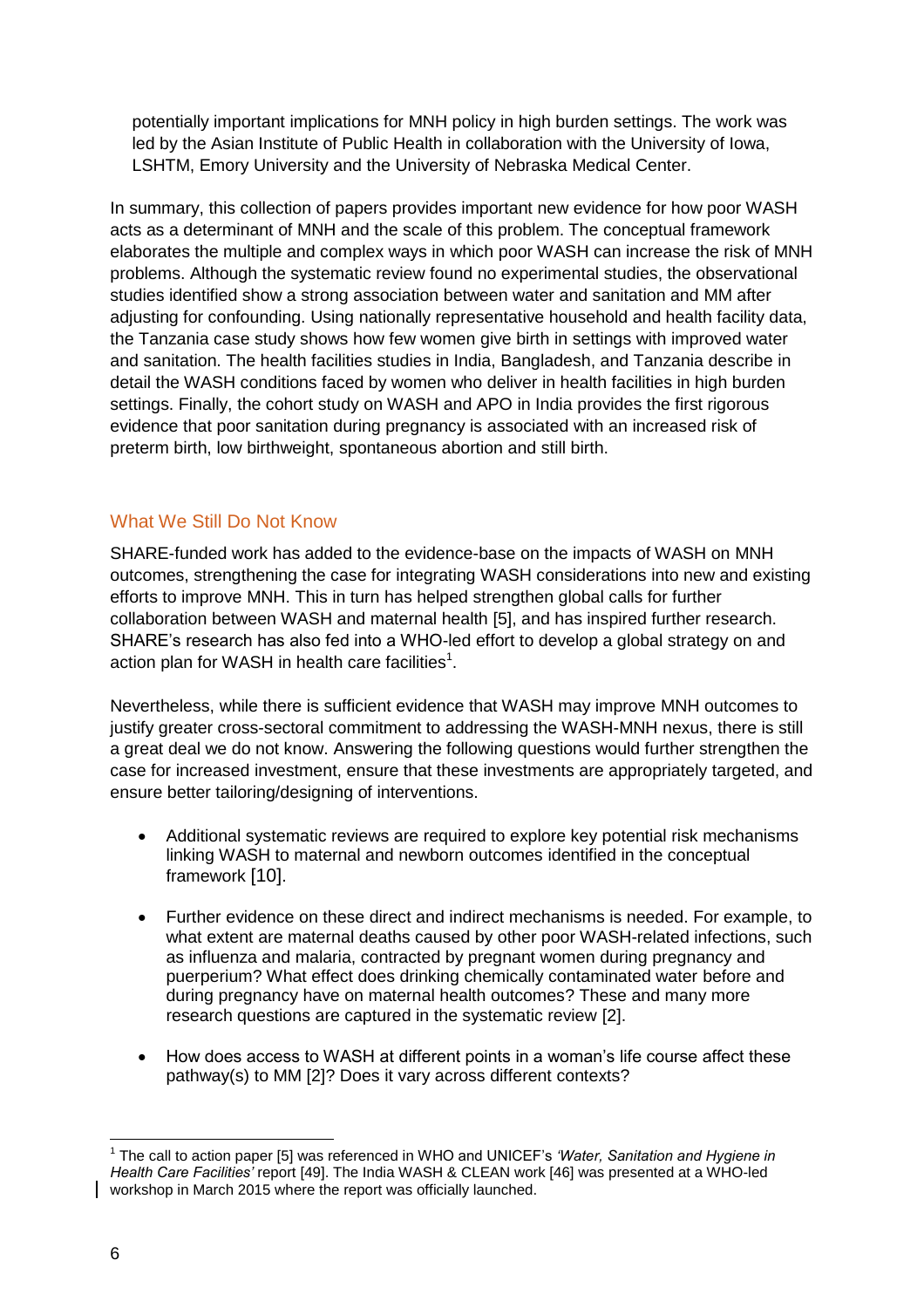- What effects do different types of WASH interventions have on specific maternal health outcomes, and does the relative importance of these differ across various settings [\[5\]](#page-8-3)?
- How best can WASH be incorporated into efforts to improve MNH?
- What responsibilities and bottlenecks for WASH in health facilities exist?

#### Recommendations

In 2013, nearly 300,000 maternal deaths occurred; many of these were avoidable and most of them occurred in low and middle income countries [\[6\]](#page-8-4). SHARE and its research partners have helped address this problem through research that increases recognition that WASH is a key determinant of maternal health. This research contributed significantly to the evidencebase underpinning a prominent call to action by experts from both sectors, in a paper published in PLOS Medicine last year, where the following recommendations were made [\[5\]](#page-8-3):

#### *1. Donors, national governments and agencies should support and implement the forthcoming WHO strategy on WASH in health care facilities.*

This will require: high-level political recognition that WASH is a critical component of MNH strategies; reorienting management and budgeting priorities and standards to include the necessary infrastructure and supplies, training, and monitoring; and applying simple, low-cost practices at the facility level to maintain basic hygiene and sterile conditions, particularly in delivery rooms and operating theatres.

#### *2. The implementation of the WHO Every Newborn Action Plan (ENAP) should be supported in its entirety, with a specific emphasis on WASH.*

To ensure ENAP and related initiatives result in improved MNH outcomes, they must be translated into national roadmaps that adequately reflect the role of WASH in terms of financial and human resourcing, monitoring systems, and training of health care staff; and that link MNH efforts to existing national plans and programmes to improve access to WASH and improve public health.

#### *3. WASH should be embedded in national and global implementation and monitoring frameworks for Universal Health Coverage (UHC).*

The drive to achieve UHC is a unique opportunity to redress the neglect of public health in recent decades, as it positions prevention and treatment side by side as core components of a well-functioning health system. WASH is crucial for the success of the UHC model as it contributes to both aspects. Any monitoring frameworks on UHC should include performance indicators on access to WASH at household and health care facility levels and across all health services. Data on these performance indicators should be routinely collected, shared, and used to plan and prioritise actions and resources.

#### *4. WASH should be embedded in the post-2015 development framework.*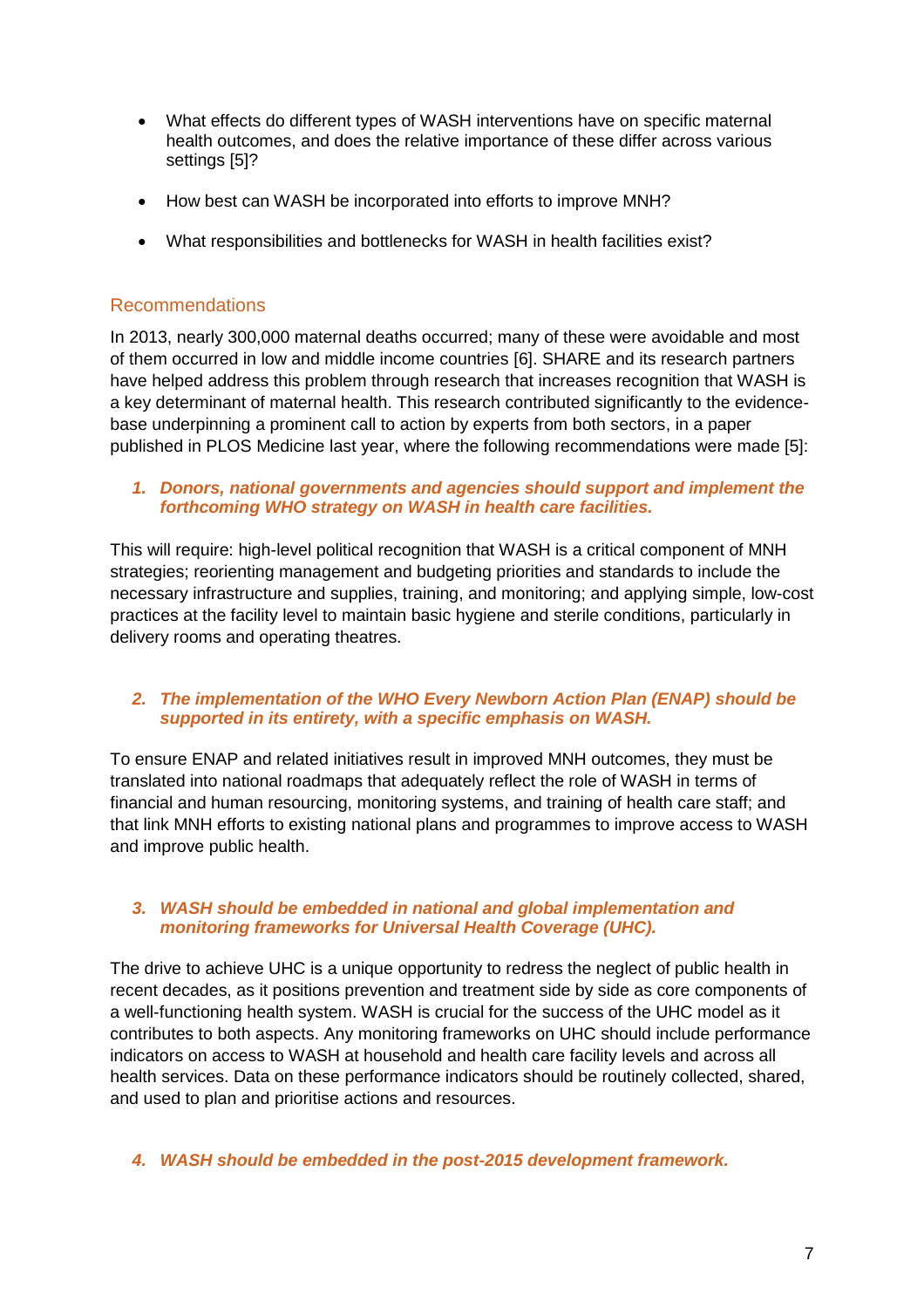This is a crucial opportunity to address the shortcomings of existing goals and targets and encourage cross-sector action to improve health outcomes through addressing WASH in both domestic and health care facility settings. All stakeholders engaged in discussion on the post-2015 development framework should ensure that a dedicated goal on universal access to WASH is included, and that the framework is adequately structured to reflect the need for cross-sectoral action by embedding WASH aspects in the proposed health goals and targets.

#### *5. Ensure adequate financial resourcing to WASH as a core health strategy.*

In recognition of the importance of WASH as a determinant of MNH, more and bettertargeted investment in water and sanitation infrastructure in national budgets and a redoubling of efforts to meet targets towards achieving universal access by 2030 are required. Sustainability, accessibility, and affordability, at household and health care facility levels, should also be reflected, and aid policy and financial channels should be adjusted to enable the use of aid resources to implement multi-sectoral and integrated MNH plans and programmes.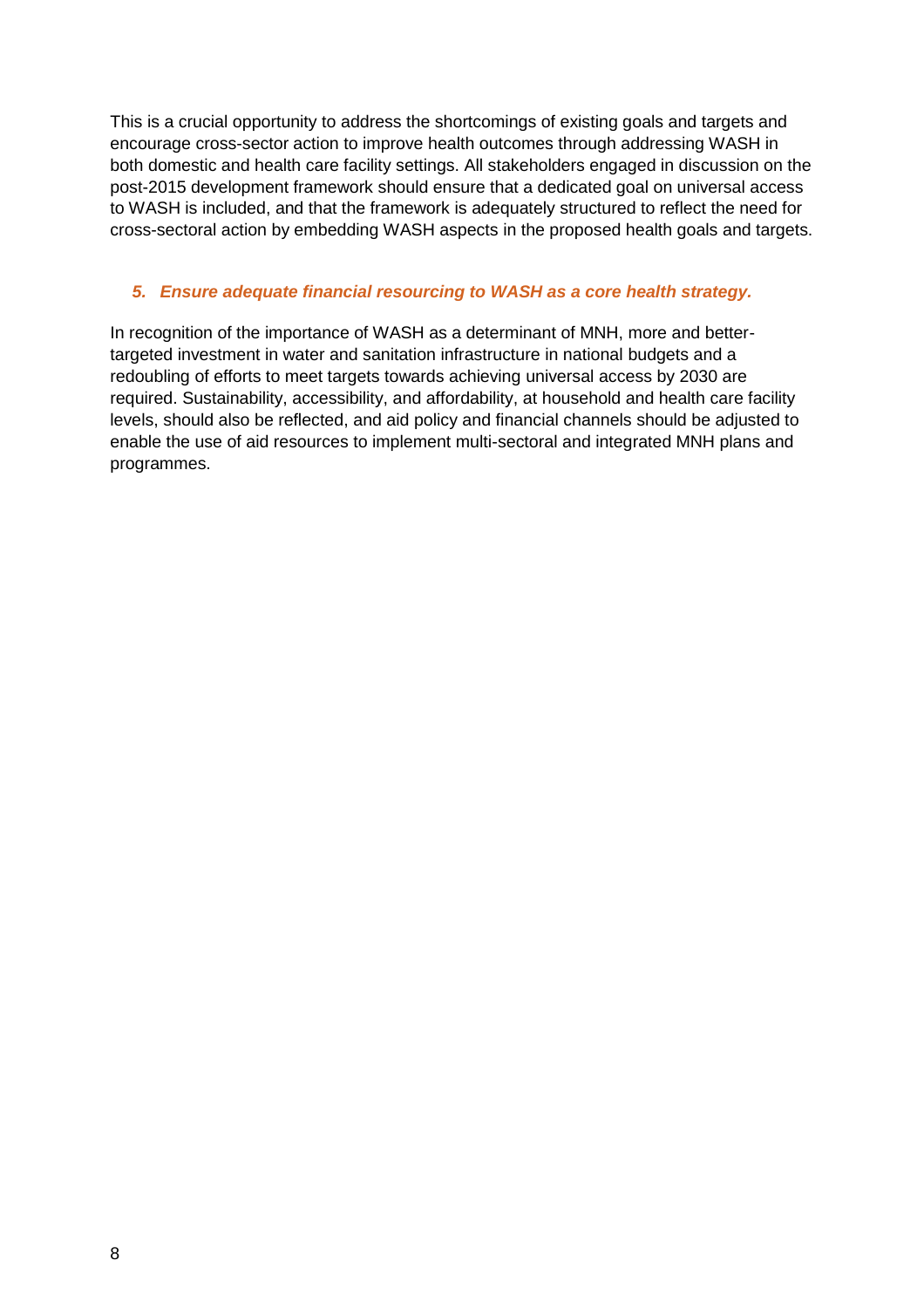#### **References**

- <span id="page-8-9"></span>1. WHO. *Maternal Mortality Ratio (Per 100,000 Live Births)*. 2015; Available from: <http://www.who.int/healthinfo/statistics/indmaternalmortality/en/> [Accessed 21/07/15].
- <span id="page-8-0"></span>2. Benova, L., O. Cumming, and O.M.R. Campbell, *Systematic Rreview and Meta-Analysis: Association Between Water and Sanitation Environment and Maternal Mortality.* Tropical Medicine & International Health, 2014. **19**(4): p. 368-387.
- <span id="page-8-1"></span>3. Oakley, A., *The Captured Womb: A History of the Medical Care of Pregnant Women*. 1984: B. Blackwell.
- <span id="page-8-2"></span>4. Anderson, F.W., et al., *Maternal Mortality and the Consequences on Infant and Child Survival in Rural Haiti.* Maternal and Child Health Journal, 2007. **11**(4): p. 395-401.
- <span id="page-8-3"></span>5. Velleman, Y., et al., *From Joint Thinking to Joint Action: A Call to Action on Improving Water, Sanitation, and Hygiene for Maternal and Newborn Health.* PLoS Med, 2014. **11**(12): p. e1001771.
- <span id="page-8-4"></span>6. WHO, et al., *Trends in Maternal Mortality: 1990 to 2013*. 2014, WHO: Switzerland.
- <span id="page-8-5"></span>7. Semmelweis, I.F., *The Etiology, Concept, and Prophylaxis of Childbed Fever*. Vol. 2. 1983: Univ of Wisconsin Press.
- 8. Gordon, A., *A Treatise on the Epidemic of Puerperal Fever of Aberdeen*. 1795, London: GG and J Robinson.
- <span id="page-8-8"></span>9. Gould, I.M., *Alexander Gordon, Puerperal Sepsis, and Modern Theories of Infection Control— Semmelweis in Perspective.* The Lancet Infectious Diseases, 2010. **10**(4): p. 275-278.
- <span id="page-8-6"></span>10. Campbell, O.M.R., et al., *Getting the Basics Right – The Role of Water, Sanitation and Hygiene in Maternal and Reproductive Health: a Conceptual Framework.* Tropical Medicine & International Health, 2015. **20**(3): p. 252-267.
- <span id="page-8-7"></span>11. Bartram, J. and S. Cairncross, *Hygiene, Sanitation, and Water: Forgotten Foundations of Health.* PLoS Med, 2010. **7**(11): p. e1000367.
- 12. Seguin, M. and M. Niño Zarazúa, *Non*‐*Clinical Interventions for Acute Respiratory Infections and Diarrhoeal Diseases among Young Children in Developing Countries.* Tropical Medicine & International Health, 2015. **20**(2): p. 146-169.
- 13. Freeman, M.C., et al., *Hygiene and Health: Systematic Review of Handwashing Practices Worldwide and Update of Health Effects.* Trop Med Int Health, 2014. **19**(8): p. 906-16.
- 14. Prüss-Ustün, A., et al., *Burden of Disease from Inadequate Water, Sanitation and Hygiene in Low- and Middle-Income Settings: a Retrospective Analysis of Data from 145 Countries.* Tropical Medicine & International Health, 2014. **19**(8): p. 894-905.
- <span id="page-8-10"></span>15. Brooker, S., P.J. Hotez, and D.A.P. Bundy, *Hookworm-Related Anaemia among Pregnant Women: A Systematic Review.* PLoS Negl Trop Dis, 2008. **2**(9): p. e291.
- <span id="page-8-11"></span>16. Noronha, J.A., et al., *Anemia in Pregnancy - Consequences and Challenges: a Review of Literature.* Journal of South Asian Federation of Obstetrics and Gynecology, 2012. **4**(1): p. 64- 70.
- <span id="page-8-12"></span>17. Southwick, F.S. and D.L. Purich, *Intracellular Pathogenesis of Listeriosis.* N Engl J Med, 1996. **334**(12): p. 770-6.
- <span id="page-8-13"></span>18. Heymann, D.L., *Control of Communicable Diseases Manual*. 2008, Washington DC: American Public Health Association.
- <span id="page-8-14"></span>19. Semedo-Leite, T., et al., *Listeria and Yersinia Infection in Pregnancy: A Case Report and Literature Review.* International Journal of Gynecology and Obstetrics. **119**: p. S477.
- <span id="page-8-15"></span>20. Abdelgadir, M.A., et al., *Epidemiology of Anaemia Among Pregnant Women in Geizera, Central Sudan.* J Obstet Gynaecol, 2012. **32**(1): p. 42-4.
- 21. Swai, B., et al., *Female Genital Schistosomiasis as an Evidence of a Neglected Cause for Reproductive Ill-Health: a Retrospective Histopathological Study from Tanzania.* BMC infectious diseases, 2006. **6**(1): p. 134.
- 22. King, C.H., K. Dickman, and D.J. Tisch, *Reassessment of the Cost of Chronic Helmintic Infection: a Meta-Analysis of Disability-Related Outcomes in Endemic Schistosomiasis.* Lancet, 2005. **365**(9470): p. 1561-9.
- <span id="page-8-16"></span>23. Guerrant, R.L., et al., *The Impoverished Gut - a Triple Burden of Diarrhoea, Stunting and Chronic Disease.* Nat Rev Gastroenterol Hepatol, 2013. **10**(4): p. 220-9.
- <span id="page-8-17"></span>24. Checkley, W., et al., *Multi-Country Analysis of the Effects of Diarrhoea on Childhood Stunting.* International journal of epidemiology, 2008. **37**(4): p. 816-830.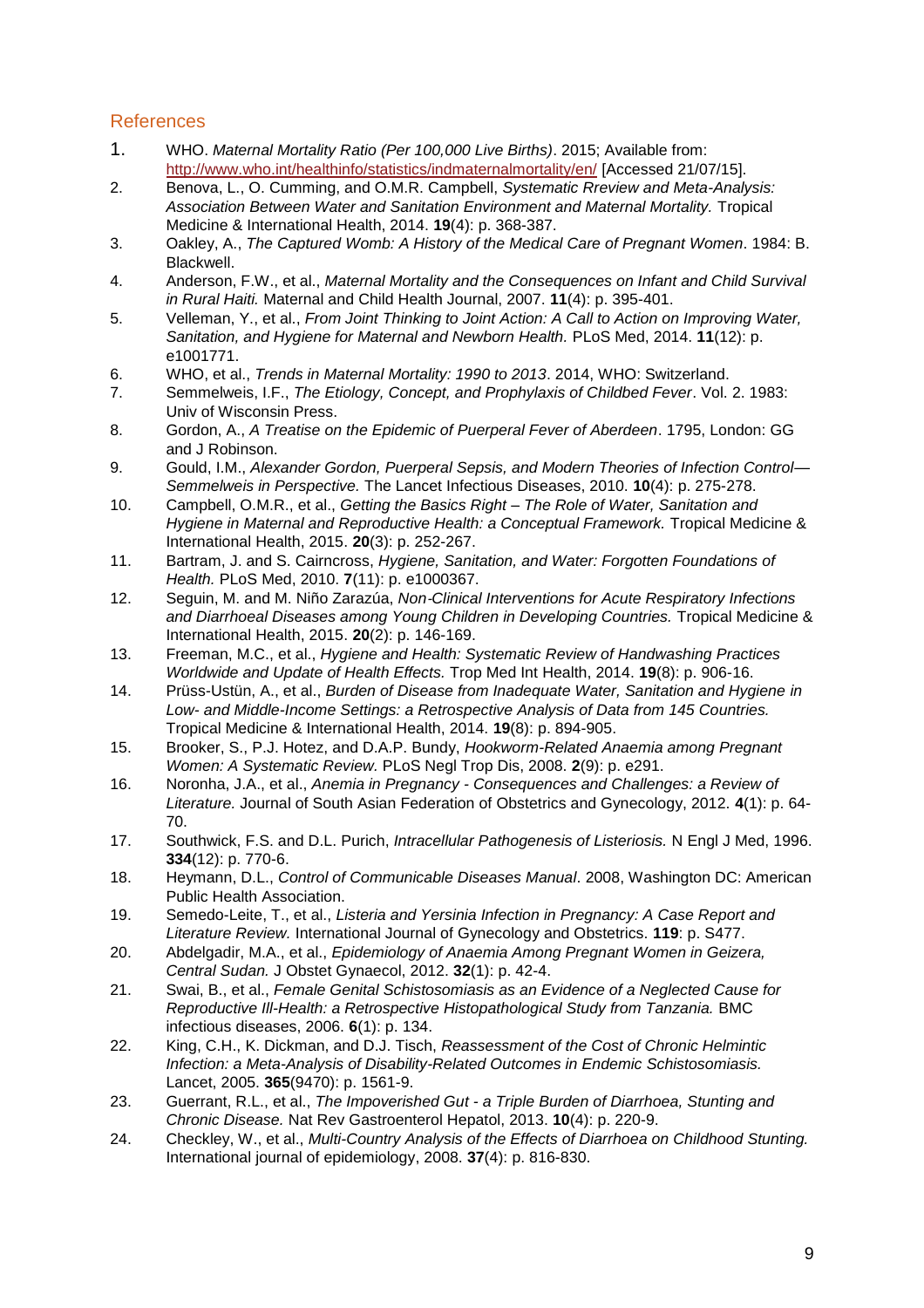- <span id="page-9-0"></span>25. Konje, J.C. and O.A. Ladipo, *Nutrition and Obstructed Labor.* The American journal of clinical nutrition, 2000. **72**(1): p. 291s-297s.
- 26. Neilson, J., et al., *Obstructed Labour Reducing Maternal Death and Disability During Pregnancy.* British medical bulletin, 2003. **67**(1): p. 191-204.
- 27. Toh-adam, R., K. Srisupundit, and T. Tongsong, *Short Stature as an Independent Risk Factor for Cephalopelvic Disproportion in a Country of Relatively Small-Sized Mothers.* Archives of gynecology and obstetrics, 2012. **285**(6): p. 1513-1516.
- 28. Tsvieli, O., R. Sergienko, and E. Sheiner, *Risk Factors and Perinatal Outcome of Pregnancies Complicated with Cephalopelvic Disproportion: a Population-Based Study.* Arch Gynecol Obstet, 2012. **285**(4): p. 931-6.
- <span id="page-9-1"></span>29. Lennon, S., *Fear and Anger: Perceptions of Risk Related to Sexual Violence against Women Linked to Water and Sanitation in Delhi, India*. 2011, WaterAid: London.
- 30. Massey, K., *Insecurity and Shame: Exploration of the Impact of the Lack of Sanitation on Women in the Slums of Kampala, Uganda*. 2011, WaterAid: London.
- 31. SHARE. *Four Studies on the Impact of WASH on Women and Girls*. 2015; Available from: [http://www.shareresearch.org/Page/Detail/India#Four%20studies%20on%20WASH%20and%](http://www.shareresearch.org/Page/Detail/India#Four%20studies%20on%20WASH%20and%20women%20and%20girls) [20women%20and%20girls](http://www.shareresearch.org/Page/Detail/India#Four%20studies%20on%20WASH%20and%20women%20and%20girls) [Accessed 18/06/15].
- <span id="page-9-6"></span>32. Schieve, L.A., et al., *Urinary Tract Infection During Pregnancy: its Association with Maternal Morbidity and Perinatal Outcome.* American Journal of Public Health, 1994. **84**(3): p. 405-410.
- <span id="page-9-7"></span>33. Minassian, C., et al., *Acute Maternal Infection and Risk of Pre-Eclampsia: A Population-Based Case-Control Study.* PLoS ONE, 2013. **8**(9): p. e73047.
- <span id="page-9-2"></span>34. Mota, A.K., et al., *Maternal Mortality and Impact of Dengue in Southeast Brazil: an Ecological Study, 2001-2005.* Cad Saude Publica, 2012. **28**(6): p. 1057-66.
- <span id="page-9-3"></span>35. Florack, E.I., et al., *Occupational Physical Activity and the Occurrence of Spontaneous Abortion.* Int J Epidemiol, 1993. **22**(5): p. 878-84.
- <span id="page-9-4"></span>36. Jorgensen, S., H.O. Hein, and F. Gyntelberg, *Heavy Lifting at Work and Risk of Genital Prolapse and Herniated Lumbar Disc in Assistant Nurses.* Occup Med (Lond), 1994. **44**(1): p. 47-9.
- <span id="page-9-5"></span>37. Howard, G. and J.K. Bartram, *Domestic Water Quantity, Service, Level and Health*. 2003, World Health Organisation.
- <span id="page-9-8"></span>38. Cherry, N., et al., *Stillbirth in Rural Bangladesh: Arsenic Exposure and Other Etiological Factors: a Report from Gonoshasthaya Kendra.* Bulletin of the World Health Organization, 2008. **86**(3): p. 172-177.
- <span id="page-9-9"></span>39. Milton, A.H., et al., *Chronic Arsenic Exposure and Adverse Pregnancy Outcomes in Bangladesh.* Epidemiology, 2005. **16**(1): p. 82-6.
- <span id="page-9-10"></span>40. Ekong, E.B., B.G. Jaar, and V.M. Weaver, *Lead-Related Nephrotoxicity: a Review of the Epidemiologic Evidence.* Kidney Int, 2006. **70**(12): p. 2074-84.
- <span id="page-9-11"></span>41. Caserta, D., et al., *Environment and Women's Reproductive Health.* Hum Reprod Update, 2011. **17**(3): p. 418-33.
- <span id="page-9-12"></span>42. Khan, A.E., et al., *Drinking Water Salinity and Maternal Health in Coastal Bangladesh: Implications of Climate Change.* Environ Health Perspect, 2011.
- <span id="page-9-13"></span>43. White, G.F., et al., *Drawers of Water*. 1972: University of Chicago Press Chicago.
- <span id="page-9-14"></span>44. Gon, G., et al., *The Contribution of Unimproved Water and Toilet Facilities to Pregnancy-Related Mortality in Afghanistan: Analysis of the Afghan Mortality Survey.* Trop Med Int Health, 2014. **19**(12): p. 1488-99.
- <span id="page-9-15"></span>45. Benova, L., et al., *Where There Is No Toilet: Water and Sanitation Environments of Domestic and Facility Births in Tanzania.* PLoS ONE, 2014. **9**(9): p. e106738.
- <span id="page-9-16"></span>46. Afsana, K., et al., *WASH & CLEAN: A Situation Analysis of Hygiene on Maternity Wards in India and Bangladesh*, SHARE and WSSCC, Editors. 2014.
- <span id="page-9-17"></span>47. Ali, S.M., et al., *Improving Maternal and Newborn Health in Zanzibar: A Needs Assessment of IPC and WASH across Maternity Units*. 2015, SHARE Research Consortium: Online.
- <span id="page-9-18"></span>48. Padhi, B.K., et al., *Risk of Adverse Pregnancy Outcomes among Women Practicing Poor Sanitation in Rural India: A Population-Based Prospective Cohort Study.* PLoS Med, 2015. **12**(7): p. e1001851.
- 49. WHO and UNICEF, *Water, Sanitation and Hygiene in Health Care Facilities. Status in Lowand Middle-Income Countries and Way Forward*. 2015, WHO: Switzerland.